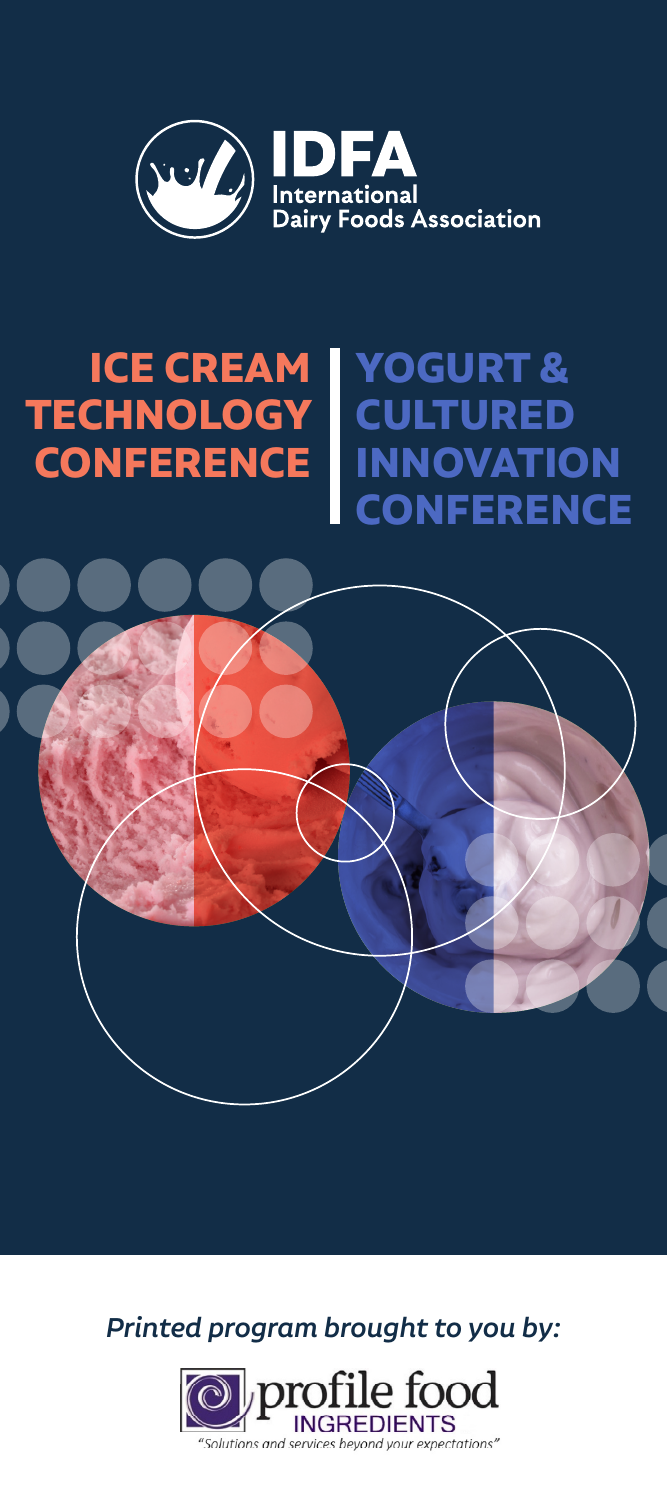# **General Sessions**

*Calusa Ballroom A-C*

 $\bullet$  **Ice Cream Technology Conference** *Calusa Ballroom A-C*

# **Yogurt & Cultured Innovation Conference** *Calusa Ballroom G-H*

 **Innovative Product Contests** *Calusa Ballroom D-E*

# TUESDAY, MARCH 29, 2022

| $8:00 - 8:30$ a.m.  | <b>Networking Breakfast</b><br>Calusa Terrace |
|---------------------|-----------------------------------------------|
| Sponsored By: THUME |                                               |
| $8:30 - 8:45$ a.m.  | <b>Welcome Remarks</b>                        |

# **8:45 – 9:30 a.m. General Session**

# **Consumer Trends for Yogurt and Ice Cream Consumption**

Leading practitioners from McKinsey's global consumer practice discuss trends in ice cream and yogurt markets and how those markets are growing and evolving. Specific focus of the session is on key consumer behaviors for this category and how those have been affected by the pandemic. The session concludes with thoughts on what the trends mean for product innovations in the ice cream and yogurt categories.

Speakers: *Anne Grimmelt, Senior Expert, McKinsey & Company* 

*Chirag Pandya, Partner, McKinsey & Company* 

# **9:30 – 10:15 a.m. General Session**

# **Dairy Protein from Precision Fermentation for Food Applications**

This presentation will cover the use of fermentation-derived protein in food applications. The presenter will open with an overview of how Perfect Day makes its animal-free whey protein and will then share the taste, texture, nutrition, functionality and environmental benefits of it as an

ingredient in food applications, a critical component of the company's work building a kinder, greener tomorrow. Speaker: *Christine Bunting, Senior Director of Food Applications, Perfect Day*

# **10:15 – 10:45 a.m. Networking Break**

*Sponsored By:* 

# **10:45 – 11:30 a.m. Concurrent Sessions**

# **Reducing Sugar and Creating Value in Your Frozen Dessert**

Consumers are looking for indulgent but "better-for-you" eating experiences in ice creams and frozen desserts. The challenges that go hand in hand with reducing calories and sugar include increasing costs and achieving the expected sensory/taste attributes, using consumerfriendly ingredients. Creating a product with optimal freeze point depression, homogenization, ice crystal control and other characteristics comes down to selecting the right ingredients for your system. Learn about the key pillars and functional lynchpins that can differentiate your product, allow for an easy line extension or repurpose idle capacity in your facility.

Speakers: *Ivan Gonzales, Marketing Director, Ingredion Inc.* 

*Jay Sanghani, Senior Technologist, Sweetener Technical Service, Ingredion Inc.* 

# **Global and Micro Trends Shaping Innovation in Cultured Dairy**

During the pandemic, much of our attention has been centered around supply. The lower number of launches in the last two years compared to pre-pandemic numbers shows the sacrifices made in terms of new product innovation. As we draw closer to the eventual end of this era, more companies will resume launching new, innovative products. Now is a great time to consider what your next product will be. At Chr. Hansen, we have been paying close attention to consumer and processor behaviors — gathering insights from all over the world. In this talk, we will be looking at some of the global trends we've identified that may provide inspiration for your own brand.

Speaker: *Erika Gayhart, Associate Marketing Manager – Food Cultures & Enzymes, Chr. Hansen Inc.*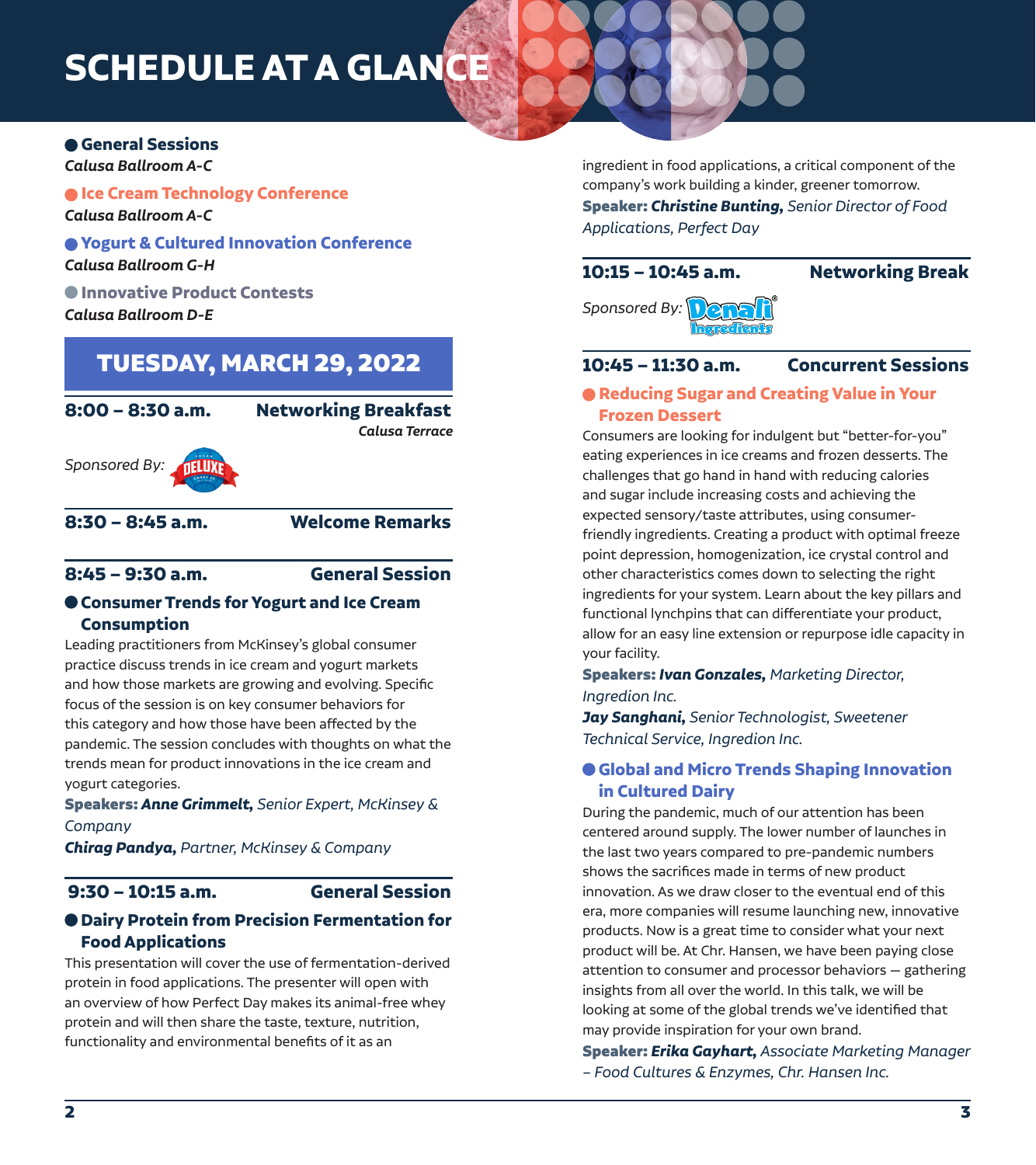# **11:30 a.m. – 12:15 p.m. Concurrent Sessions**

# **Traceability and ERP Software for Frozen Desserts**

FSMA requirements for traceability have caused many ice cream companies to review their processes to comply with FDA requirements. One option adopted by Moo Thru is an enterprise resource planning (ERP) system. In this session, Emily Julian, COO of Moo Thru, will walk you through the implementation of their ERP system, including building a traceability program to meet FSMA requirements.

Speakers: *Emily Julian, Chief Operating Officer, Moo Thru*

*Peter Suddard, Vice President, Mar-Kov Computer Systems* 

# **Unlocking Nature's Capabilities to Provide Extended Freshness in Mild Yogurt with Bioprotective Cultures**

Consumers want a great sensory experience and expect fresh fermented products to deliver consistent taste, texture and freshness through to the end of shelf life, all while reducing food waste and maintaining a clean ingredient list. At IFF, we have developed innovative starter cultures that combine a toolbox for premium texture modulation with game-changing full control of post-acidification. We associate these starters with bioprotective cultures chosen for their limited impact on post-acidification and good antifungal activity. Through examples, we will illustrate how you could reimagine yogurt recipes and yogurt production processes to reduce waste, expand distribution reach and deliver a premium taste experience with an expanded shelf-life while reinforcing the healthy image of yogurt.

Speaker: *Manon Duquenne, Senior Application Specialist, Cultures & Dairy Enzymes for Dairy, Cheese, and Plant-Based Alternatives, IFF Health and Biosciences* 

**12:15 – 1:30 p.m. Networking Lunch** *Calusa Terrace* 



## **1:30 – 2:15 p.m Concurrent Sessions**

# **Utilization of Dairy By-Products in Ice Cream Manufacturing**

Dairy by-products can provide vital functions in ice cream, while potentially reducing use of other additives and repurposing, rather than disposing of, important dairy components. Learn about work in the application of betaserum and the phospholipids it contains. Beta-serum can be used as a nonfat dry milk replacer in ice creams for sustainable and healthy markets. Phospholipids found in milk are of great interest due to the health and nutritional benefits associated with their consumption, and may improve emulsification of ice cream.

Speaker: *Kaavya Rathnakumar, Ph.D., Innovation Scientist, Beyond Meat & Past Director, Frozen Dessert Center, University of Wisconsin* 

# **Better for All: Creating Future Culture Linked to Functional Foods and Sustainability**

In a relatively-post pandemic world, consumer needs have shifted as their behaviors and actions are reprioritized and reorganized. While the larger consumer motivations remain consistent year over year, certain needs have taken precedence — from health and lifestyle to tastes and sustainability — dominating consumers' purchase and consumption behavior. In "Better for All," Kerry's dairy experts will bring to life how evolving consumer motivations are creating untapped opportunities in the yogurt and cultured categories and will address these through practical application demonstrations and solutions. This session will take you on a journey of consumer motivations and developer needs to create products for the future. Join us to discover how the dairy industry can address the unmet needs of consumers' rapidly evolving expectations while delivering craveable, functional and sustainable taste experiences.

Speakers: *Annika Day, Dairy & Plant-Based Dairy Strategic Marketing Lead, Kerry Nathan Pratt, Ph.D., RD, Nutrition Scientist, Kerry*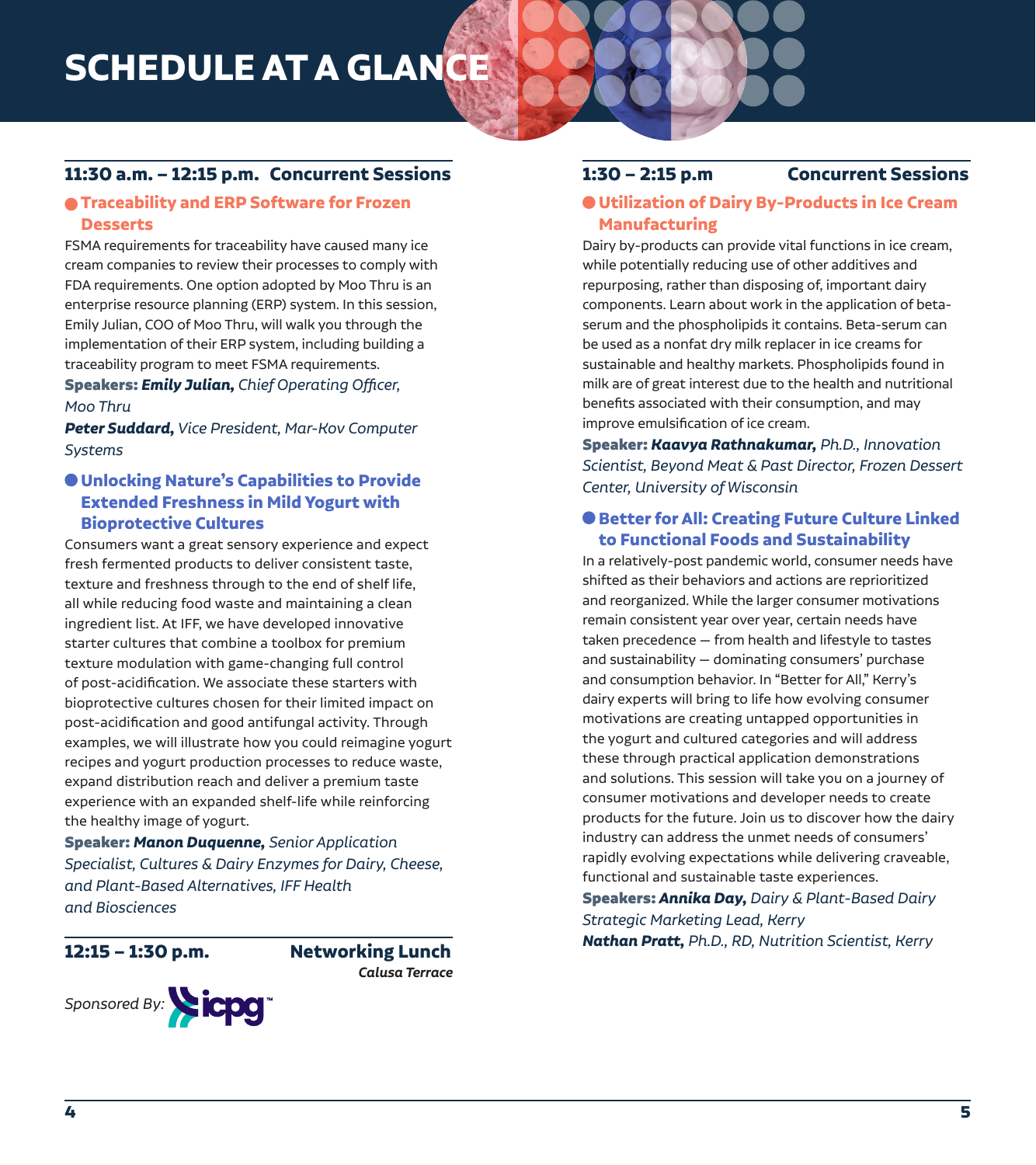# **2:15 – 3:30 p.m. Contest**

# **Innovative Ice Cream Flavor Competition, Part I: Most Innovative Flavor and Most Innovative Novelty**

Taste the latest and most interesting flavors and novelties and vote for your favorites of 2022. In Part I, attendees will judge samples for the Most Innovative Ice Cream Flavor and the Most Innovative Ice Cream Novelty Product currently in the market.

*Sponsored By:* 



# **3:30 – 4:15 p.m. Concurrent Sessions**

### **Energy-Optimized Ice Cream Production**

From both a money savings and sustainability perspective, energy savings in ice cream manufacturing is a hot topic. This presentation will cover various technologies and methods to reduce energy consumption during the production of ice cream, with both theoretical and practical aspects. Following this session, you will be able to consider a number of options to respond to consumer and political demands to reduce carbon footprint through reduced use of energy.

Speaker: *Anders Torbensen, Vice President of Sales & Marketing, Gram Equipment* 

# **Food Safety Considerations for Cultured Plant- and Cellular-Based Dairy Alternatives**

Cultured dairy products manufactured under the Pasteurized Milk Ordinance have a long history of safety. This is due to the use of pasteurized milk, robust acid production, controlled cooling and storage, and environmental controls to prevent recontamination. While plant-based analogs mimic dairy in functionality, there are differences that may affect safety. Plants logically have different background microbial populations than dairy, thermal inactivation rates may vary between the various matrices, and differences in fermentable carbohydrate source may result in slower acid production depending on the starter culture and conditions used. Little research has been conducted to validate conditions that will yield equivalent safety. This presentation will outline considerations that need to be addressed to provide comparable safety for dairy and plant-based cultured products.

Speaker: *Kathleen Glass, Ph.D., Associate Director, Food Research Institute, University of Wisconsin* 

# **4:15 – 5:00 p.m. Contest**

### **Innovative Ice Cream Flavor Competition, Part II: Most Innovative Prototype Flavor**

Part II of this year's Innovative Ice Cream Flavor Competition is devoted to the Prototype Ice Cream Flavor category. Entries are new products that are not yet in the market. Come taste and judge the samples for yourself and help choose the winner.



**5:30 – 7:00 p.m. Networking Reception**

*Cypress Courtyard* 

*Sponsored By:*  **V**cQC

# WEDNESDAY, MARCH 30, 2022

**8:00 – 8:30 a.m. Networking Breakfast**

*Calusa Terrace* 

# **8:30 – 9:15 a.m. General Session**

## **Is Your Allergen Control Program Sufficient?**

Allergens are the cause of the majority of food industry recalls each year, and with the growing variety of dairy and non-dairy products and ingredients used today by dairy manufacturers, allergen control is more important — and challenging — than ever before. Join us for a review of best practices and test methods for ensuring your program is up to par and will help keep your company's name out of the headlines.

Speaker: *Charles McGuill, Product Manager, Hygiena*

### **9:15 – 10:00 a.m. General Session**

# **Front of Pack Labeling: Global Trends, US Implications**

Front of pack labeling intended to help consumers identify "healthier" options is expanding internationally and has been mentioned as an area of future work by FDA staff. Learn more about how various FOPL schemes identify healthier options and how these could affect dairy products. Speaker: *Beth Johnson, MS, RD, CEO and Founder, Food Directions*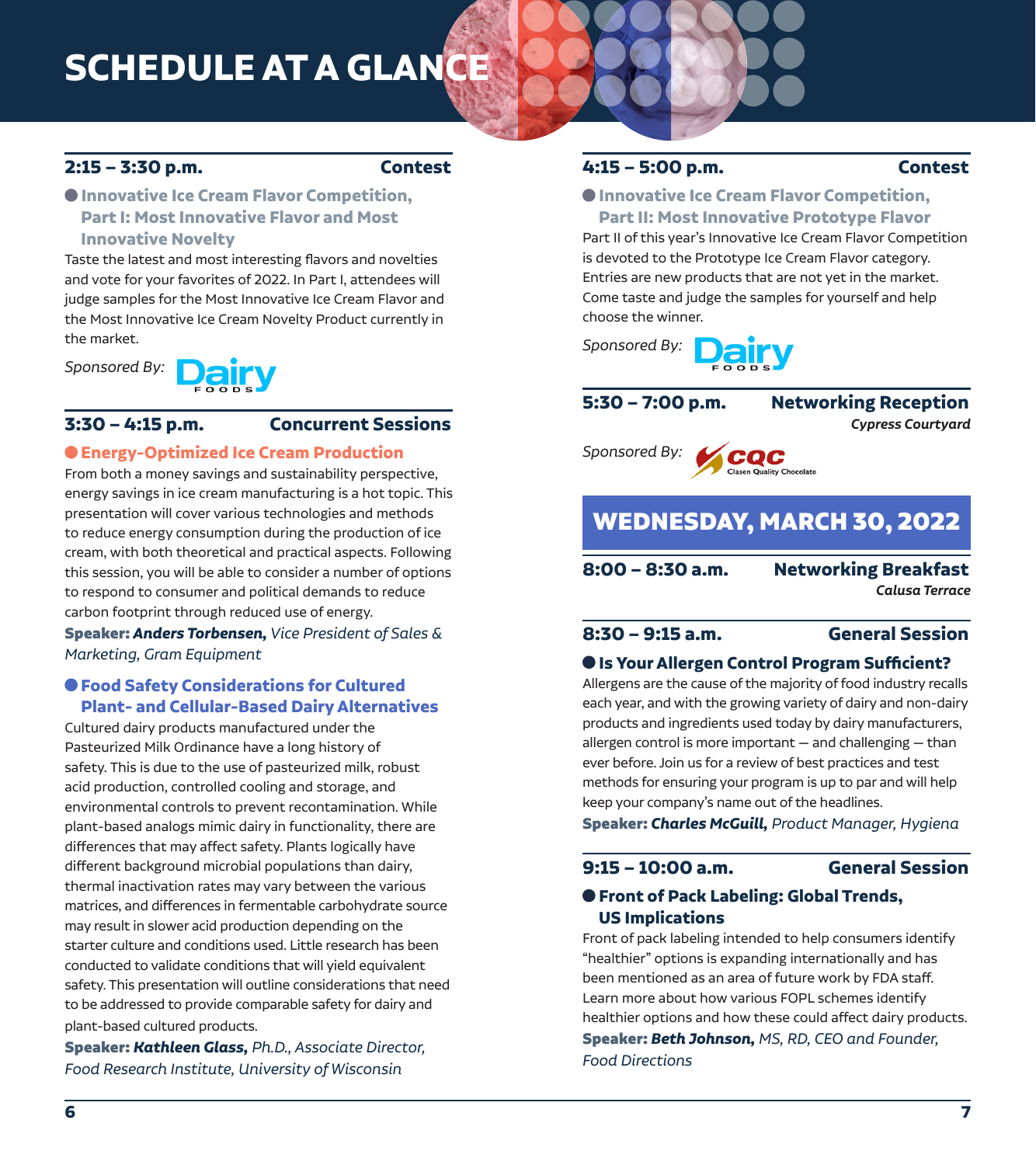# **10:00 – 10:30 a.m. Contest**

# **Innovative Cultured Dairy Product Contest**

Taste the latest new products — including cultured milk, yogurt, sour cream, cottage cheese and dips — created by your peers and vote for your favorites.

Sponsored By: **Dairy** 

### **10:30 – 11:00 a.m. Networking Break**

# **11:00 – 11:45 a.m. Concurrent Sessions**

# **Is Biofilm Hiding in Your Ice Cream Plant?**

Biofilms thrive in moist, undisturbed niches where hand scrubbing may not be feasible — making dairy processing environments the ideal place for biofilm to grow and harbor dangerous pathogens like Listeria. In this presentation, learn where biofilms commonly occur in ice cream plants, risks associated with not removing biofilm, and ways you can protect your brand's operation and increase operational efficiency by treating and preventing biofilm.

Speaker: *Stacy Ostromecki, Commercial Development Manager — Dairy, Sterilex* 

# **Approaches to Solving Texture and Formulation Challenges in Cultured Dairy Alternatives**

Consumer demand for fermented dairy alternatives, such as yogurt and sour cream alternatives, continues to rise each year. Delivering on the texture of these products is critical to ensuring consumers will be repeat purchasers of the product. Consumers are also increasing their expectations of these products to be formulated with a significant source of protein that is similar to the traditional dairy equivalent. However, formulating these products with added plant protein is challenging due to issues that arise with texture and other performance characteristics. These products suffer from several textural challenges, including powderiness in vegan yogurt, melt resistance in vegan sour cream, and spreadability in vegan cream cheese. In this presentation, the specific challenges will be described and addressed in detail, and solutions will be brought forth and explored. The broader impact of this session is that the viewers will be enabled to formulate higher-quality plant-based dairy alternatives and incorporate plant-based

protein into them, which is currently lacking in the market. This will help to drive further growth of the plant-based eating movement and facilitate the use of plant-based protein into these products.

Speaker: *Bénédicte Coudé, Principal Technologist – Global Dairy Applications, Ingredion Inc.* 

# **11:45 a.m. – 12:30 p.m. Concurrent Sessions**

## **Formulating Ice Cream with CBD**

CBD is now being included in a wide variety of foods, beverages and supplements, including ice cream. And even more than other novel ingredients, there are a number of challenges to adding CBD to ice cream and frozen desserts. Hear from one ice cream company about cannabis and its integration into dairy products, as well as an understanding of the challenges and how to overcome them in the future. Speaker: *Susan Scherer, RN, BSN, OCN, Founder & CEO, HHC Brands LLC* 

# **Process Optimization of Shear Sensitive Products Such as Greek Yogurts**

Texturized, shear sensitive products like yogurts require gentle processing to preserve the texture developed during the maturation of the white mass. Texture breakdown through the process is not really suitable and has to be compensated by more expensive texturizing agents incorporated into the recipe. Texture breakdown cannot be avoided by processing the white mass through pipes, elbows and mixing elements. Texture loss can be drastic when using measuring instruments generating severe flow restrictions. It can be minimized, however, by selecting more appropriate instrumentation. Some examples of process optimization will be presented, showing how to continuously monitor the white mass texture without reducing it and how to meter white mass and fruits before packaging, while preserving the product integrity.

Speaker: *Olivier Réglat, Ph.D., Food and Beverage Industry Manager, Krohne Inc.* 

# **12:30 – 1:30 p.m.**

# **Lunch & Presentation of Innovative Ice Cream & Cultured Products Awards**

Sponsored By: **NOVOZYMES**<sup>X</sup>

*Calusa Terrace*

**8 9**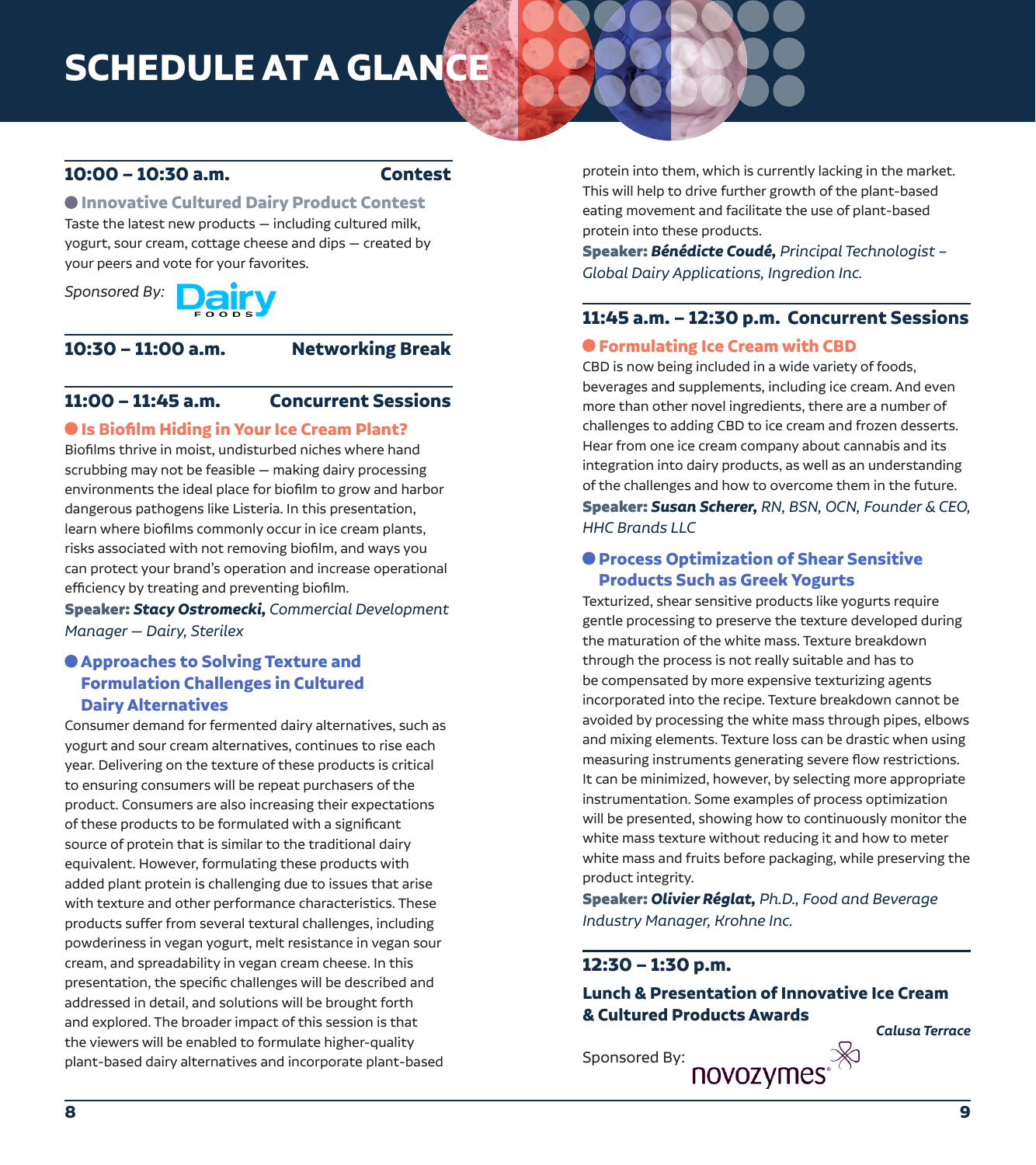# **1:30 – 2:15 p.m. Concurrent Sessions**

# **Get the Scoop! The Future of Indulgence in Frozen Desserts**

The health of the planet has become the #1 concern for consumers globally, with dairy topping the category list for where sustainability is most important. What does this mean for the future of frozen desserts? As consumers begin to move past a pandemic-stricken mindset, they are prioritizing memorable taste experiences, while increasingly sharing the stories behind the indulgence. Join us to discover how ice cream creators can deliver the ultimate indulgence while considering consumer well-being, ingredient sourcing and environmental impact.

Speakers: *Logan Cisewski, RD&A Senior Scientist, Kerry* 

*Annika Day, Dairy & Plant-Based Dairy Strategic Marketing Lead, Kerry* 

# **New FDA Yogurt Standard of Identity and Update on FDA Standards Modernization**

Modernization of the FDA's dairy food standards of identity is a long-standing priority for IDFA; however, progress to-date has been slow and, at times, disappointing for the dairy industry. In this session, learn why modernization is so important and take a deep dive into the FDA's recently finalized yogurt standard to understand its impact and what IDFA is doing to ensure it is revised to reflect current industry practices and modernized to meeting consumer expectations.

Speakers: *John Allan, M.S., Vice President of Regulatory Affairs & International Standards, International Dairy Foods Association Sharon Balhorn, Food Safety and Quality, Program Manager, General Mills Inc. Matthew Graziose, Ph.D., Director, Regulatory Compliance, Chobani Inc.* 

# **2:15 – 3:00 p.m. General Session**

# **IDFA Regulatory Issues Update**

Join IDFA's Regulatory and Scientific Affairs team to learn about IDFA's top regulatory policy priorities and key issues impacting ice cream, cultured products and other dairy foods. Hot topics covered will include: FDA inspection and enforcement activity, upcoming changes related to Grade "A" regulations, FDA food safety policy updates, USDA bioengineered foods disclosure rollout, nutrition-related changes to federal food program requirements, and others. Speakers: *John Allan, M.S., Vice President, Regulatory Affairs & International Standards, International Dairy* 

*Foods Association* 

*Michelle Matto, RD, AM Food & Nutrition, IDFA Consultant*

*Danielle Quist, J.D., Vice President, Regulatory Affairs and Counsel, International Dairy Foods Association Joe Scimeca, Ph.D., Senior Vice President, Regulatory and Scientific Affairs, International Dairy Foods Association*

*Schedule as of March 10, 2022.*